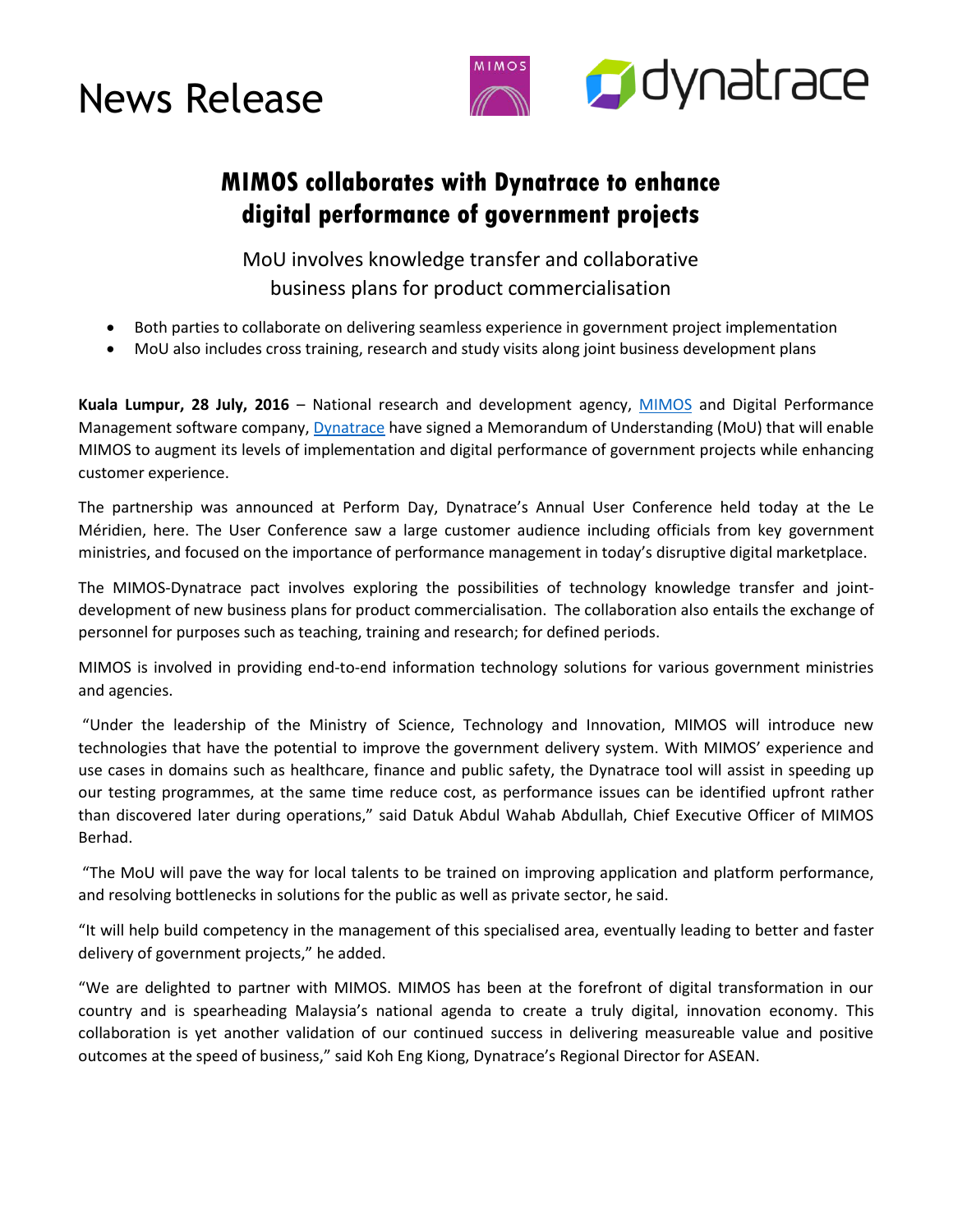"This collaboration will give us the opportunity to apply state-of-art tools for the early identification of system performance issues in large solution projects undertaken by MIMOS. While MIMOS has the technologies and domain knowledge, we have the tools to assist them in enhancing the performance of their solutions. This means an opportunity for us to participate in more real-world projects," he said.

"We strongly believe that this partnership will not only help support new government projects undertaken by MIMOS but will also help enhance customer experience on citizen-service websites that would be truly deviceagnostic with uniform quality of service. We look forward to working closely with MIMOS to build a revolutionary and robust digital culture and economy for Malaysia," he added.

Dynatrace solution offers Synthetic Monitoring, Application Monitoring, Data Center Real User Monitoring and User Experience Management capabilities.

The organisation has been named a leader in the Gartner Magic Quadrant for Application Performance Management (APM) for the sixth consecutive year. In Malaysia, the company is currently working with leading organisations such as Employees Provident Fund (EPF), the Inland Revenue Board (LHDN), RHB and Maybank, as well as major telcos, providing them with APM tools.

**~ ENDS ~**

### **About Dynatrace**

Dynatrace is the innovator behind the industry's premier Digital Performance Platform, making real-time information about digital performance visible and actionable for everyone across business and IT. We help customers of all sizes see their applications and digital channels through the lens of their end users. More than 8,000 organizations use these insights to master complexity, gain operational agility and grow revenue by delivering amazing customer experiences.

To read more about Dynatrace's leadership in the APM market, **[click here](http://www.dynatrace.com/en/about-us/leadership.html)**.

### **Follow Dynatrace On:**

- Twitter [Dynatrace](https://twitter.com/dynatrace)
- [About Performance Blog](http://apmblog.dynatrace.com/)
- [CX Blog](http://cxblog.dynatrace.com/)

### **About MIMOS**

MIMOS is Malaysia's Premier Applied Research and Development Centre in Information and Communications Technology, Industrial Electronics Technology and Nano-Semiconductor Technology. As a strategic agency under the Ministry of Science, Technology and Innovation (MOSTI), MIMOS contributes to raising Malaysia's competitiveness by pioneering market creation for Malaysian technopreneurs through patentable technology platforms, products and solutions. Over the past 10 years, MIMOS has filed more than 1000 Intellectual Properties in various technology domains and across key socio-economic areas. Serving a central role in Malaysia's transformation journey and ICT Vision, MIMOS endeavours to create a culture of innovation by nurturing